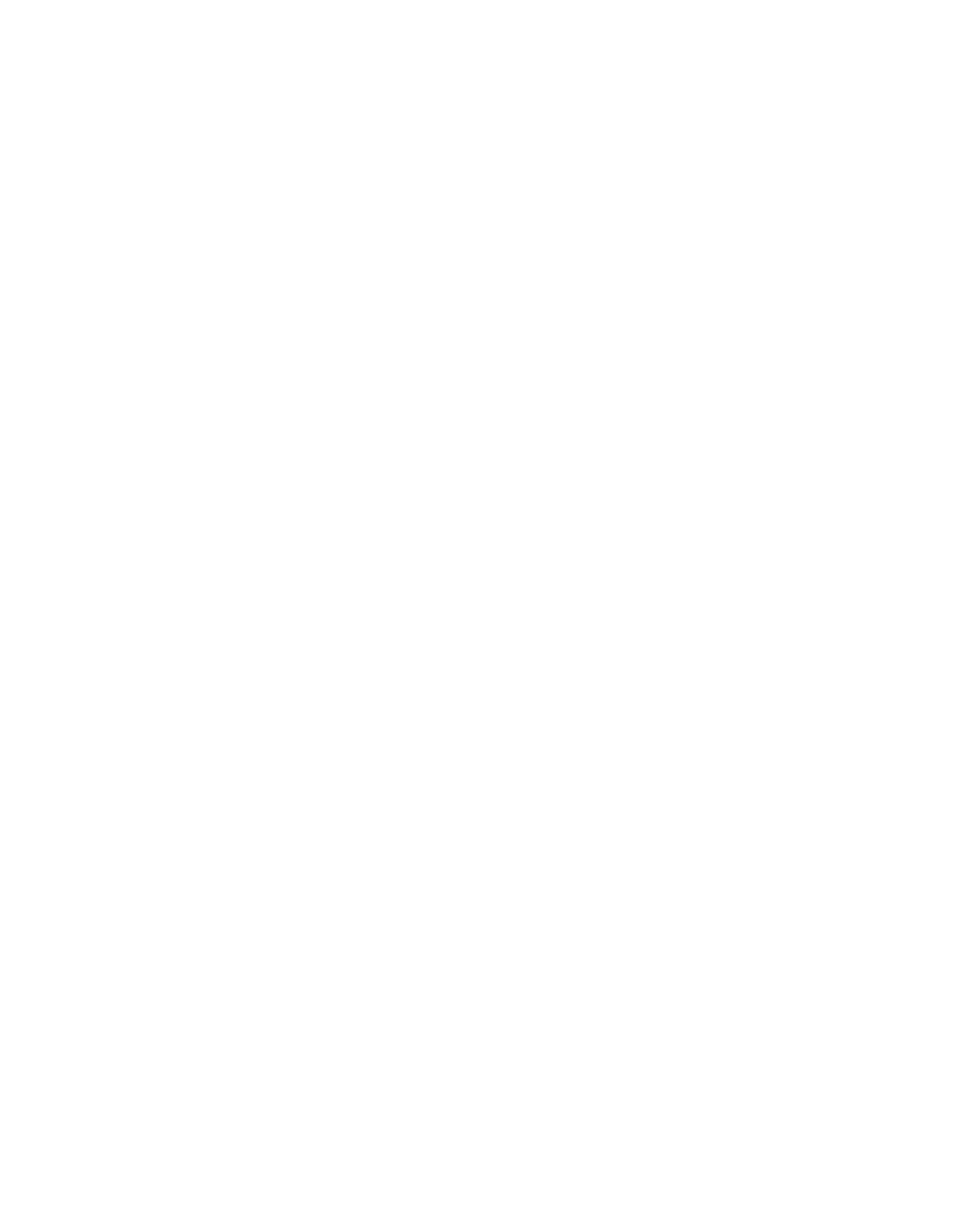



## **Financial Summaries and Policies**

# 5. Financial Summaries and Policies

| <b>Table of Contents</b>                 | Page |
|------------------------------------------|------|
|                                          |      |
| Financial Policies - Definition of Terms | 73   |
| Policy 1 - Debt to Assessed Value        | 74   |
| Policy 2 - Debt Service                  | 75   |
| Policy 3 - Debt Retirement               | 76   |
| Policy $4$ – Equity Funding              | 77   |
| Policy 5 - Unassigned Fund Balance       | 78   |
| Debt Management Policies                 | 79   |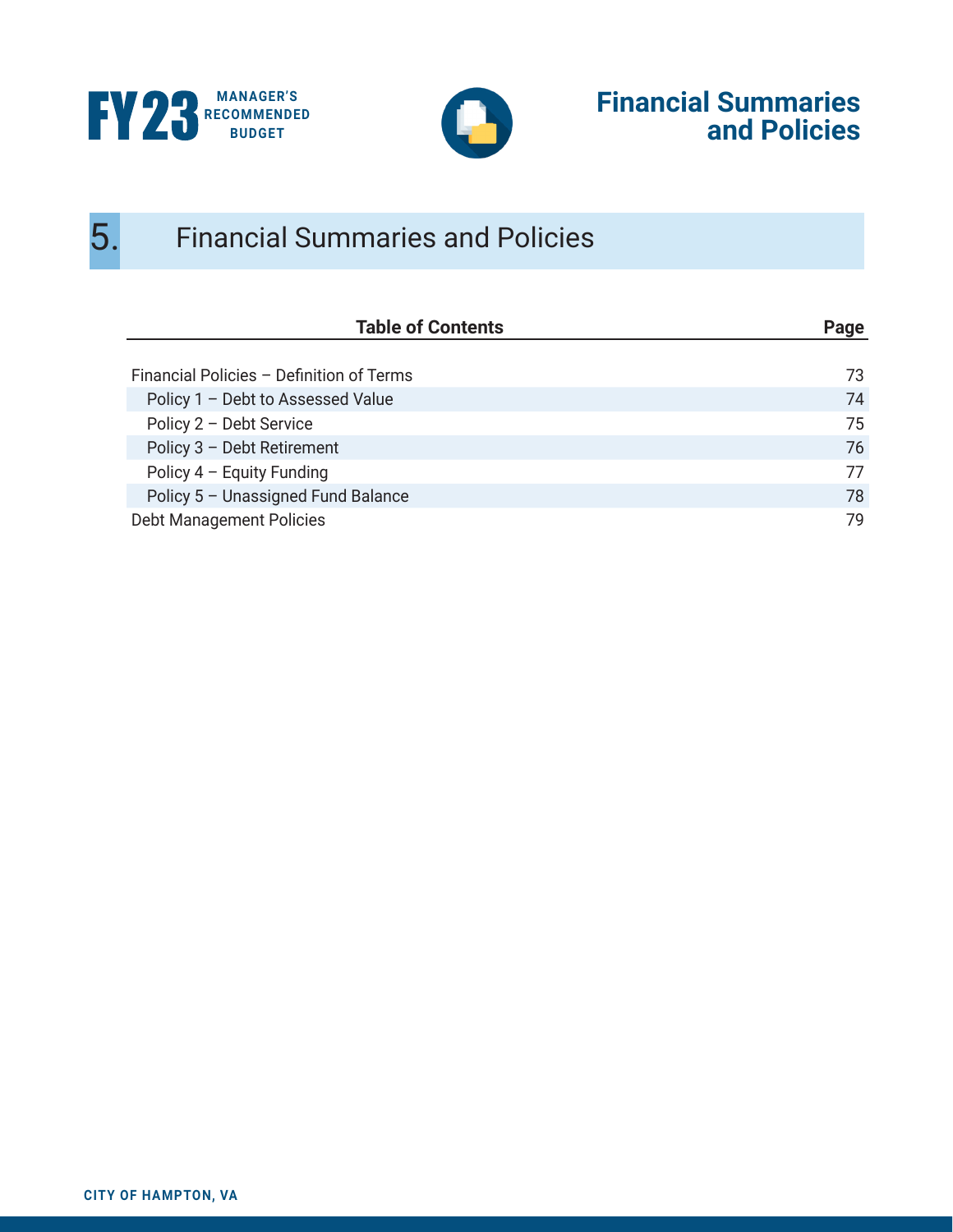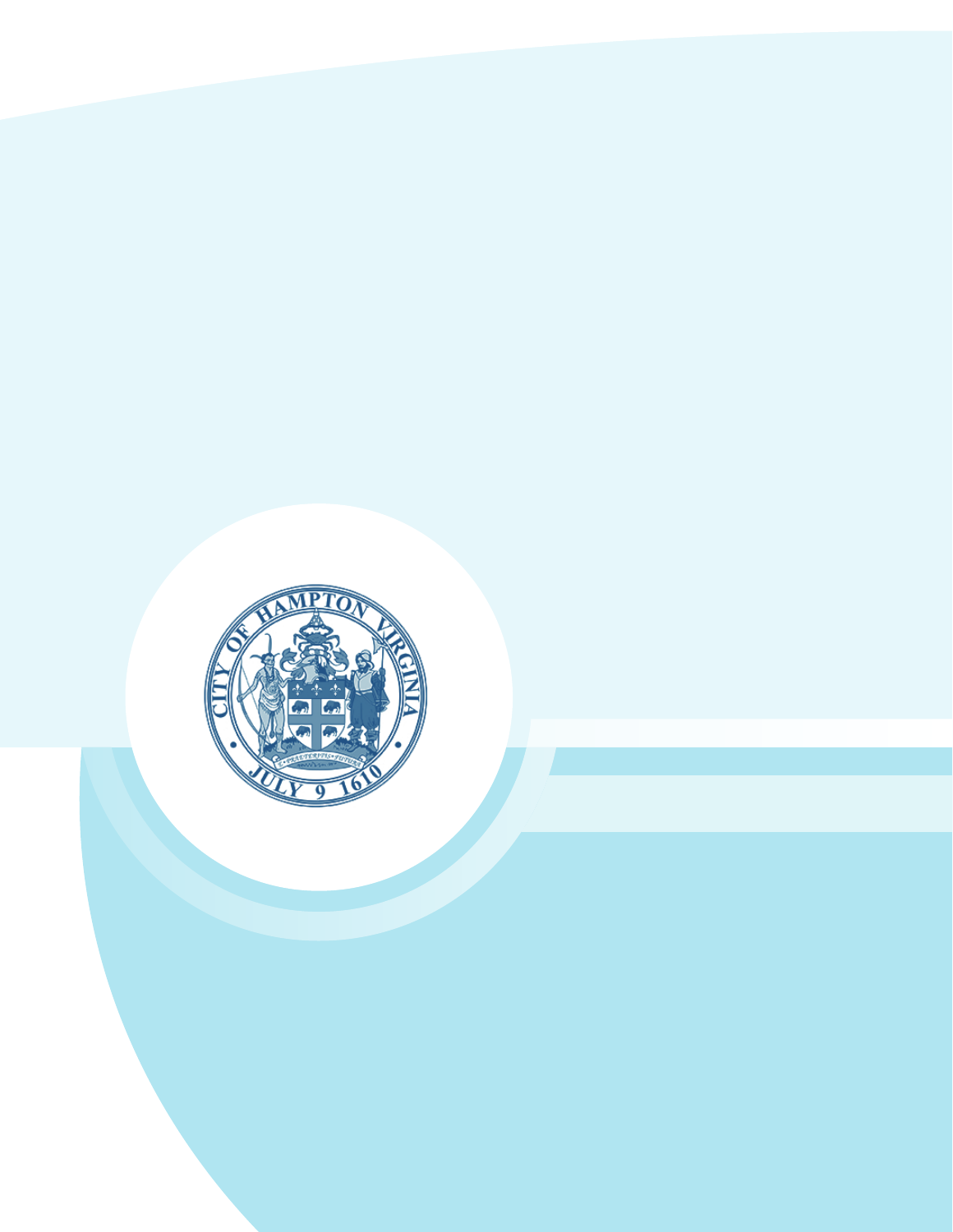



## **Financial Policies – Definition of Terms**

- 1. **Annual Budget** ~ Total General Fund estimated revenues and appropriations.
- 2. **Bonded Debt** ~ The portion of indebtedness represented by outstanding bonds, including general obligation promissory notes, backed by the full faith and credit of the City and its taxing authority.
- 3. **Assessed Value** ~ Refers to the assessed value of all taxable real estate within the geographic boundaries of the City. Amounts included may be based on the estimate prior to actual appraisal.
- 4. **Capital Expenditures** ~ Amounts appropriated to fund major capital improvements and economic development projects.
- 5.  $CIP \sim$  The Capital Improvement Plan (CIP) is a five-year expenditure plan that addresses the acquisition of property and equipment, new construction and other major improvements to existing public facilities. The first year of the CIP is incorporated into the Manager's Recommended Budget and the Council Approved Budget as the Capital Budget component for the respective fiscal year.
- 6. **Debt Service** ~ Payment of principal and interest related to all long-term debt according to a predetermined payment schedule.
- 7. **General Obligation Bonds** ~ Long-term obligations backed by the "full faith and credit" pledge of the City's General Fund revenues.
- 8. **Local Revenues** ~ Total of all General Fund revenues, excluding state revenues and federal aid.
- 9. **Net Bonded Debt** ~ The unpaid and outstanding General Obligation Bonds of the City as of June 30.
- 10. **Total Estimated Revenues** ~ Total General Fund estimated revenues, excluding state and federal revenues received exclusively for Hampton City School operations.
- 11. **Unassigned Fund Balance** ~ General Fund Balance is net of reserves and other restricted or special purpose amounts (which is sometimes referred to as a Fund Balance available for appropriation).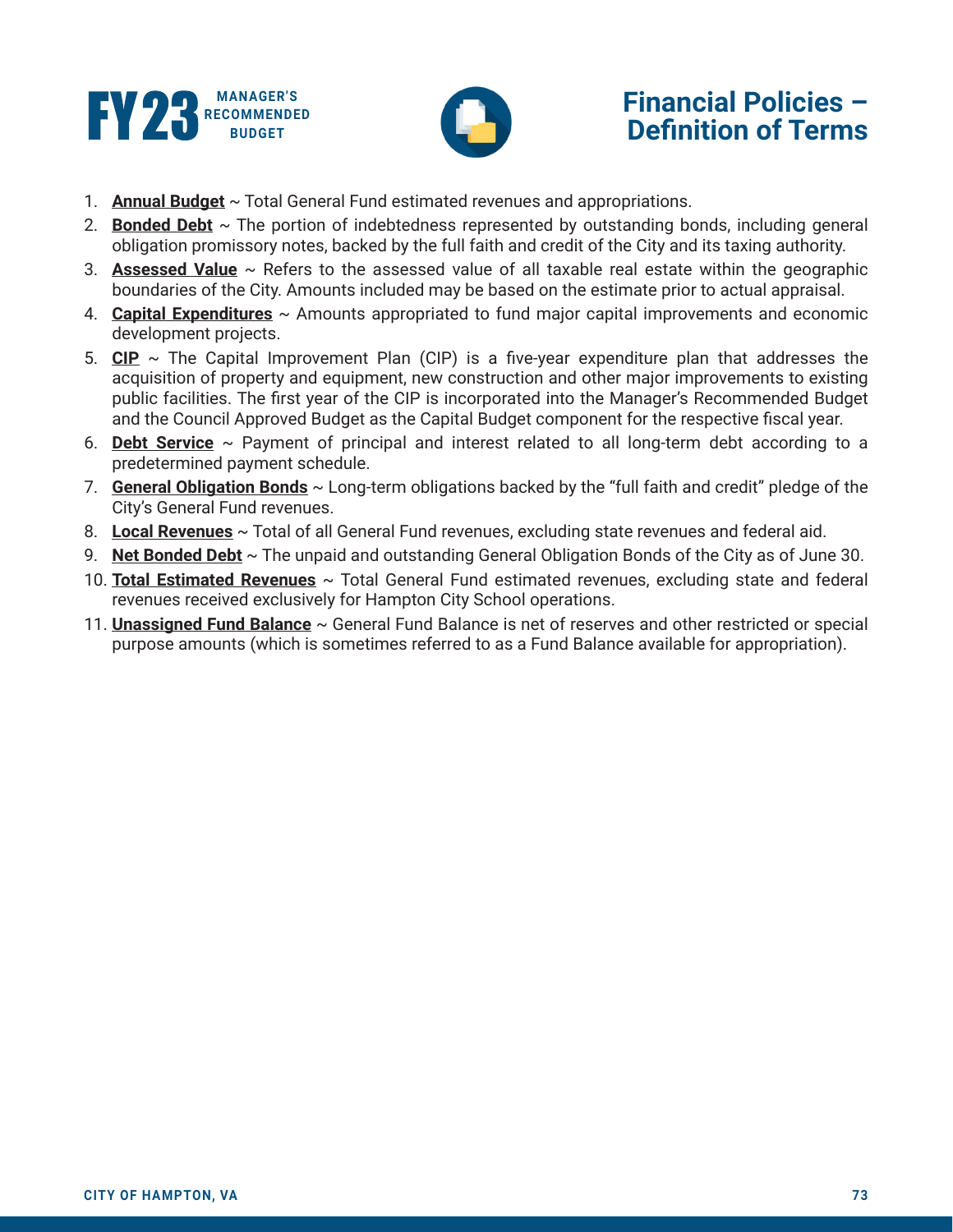





| <b>Total Taxable Real Estate (RE) Assessed Value</b><br><b>Total Personal Property Assessed Value</b><br><b>Total Taxable Valuation</b> | \$13,783,953,073<br>\$1,836,923,971<br>\$15,620,877,044 |
|-----------------------------------------------------------------------------------------------------------------------------------------|---------------------------------------------------------|
| <b>POLICY 1-A</b><br>General Obligation (Direct) Bonded Debt shall not exceed 3% of Taxable Real Estate Assessed Valuation.             |                                                         |
| 3% of Taxable Real Estate (RE) Valuation                                                                                                | \$413,518,592                                           |
| Total General Obligation (GO) Debt (1)                                                                                                  | \$299,392,885                                           |
| % of GO Debt to Taxable RE Assessed Value                                                                                               | 2.2%                                                    |
| In Compliance with Policy 1-A                                                                                                           | <b>Yes</b>                                              |
| <b>POLICY 1-B</b><br>Direct/Indirect/Overlapping Debt to Total Taxable Valuation shall not exceed 4.5%.                                 |                                                         |
| 4.5% of Total Taxable Valuation                                                                                                         | \$702,939,467                                           |
| Net Direct/Indirect/Overlapping Debt <sup>(2)</sup>                                                                                     | \$443,517,885                                           |
| In Compliance with Policy 1-B                                                                                                           | <b>Yes</b>                                              |
| POLICY 1-C<br>Overlapping Debt shall not exceed 1% of Total Valuation.                                                                  |                                                         |
| 1% of Total Taxable Valuation                                                                                                           | \$156,208,770                                           |
| Overlapping Debt <sup>(3)</sup>                                                                                                         | \$83,870,000                                            |
| In Compliance with Policy 1-C                                                                                                           | <b>Yes</b>                                              |

(1) Net Bonded Debt outstanding includes existing and proposed General Obligation Bonds and General Obligation Notes payable, less bonds funded with Steam Plant and Stormwater revenues.

 $^{(2)}$ Net Direct/Indirect/Overlapping Debt includes existing and proposed General Obligation Bonds, General Obligation Notes payable and Convention Center overlapping debt, less bonds funded with Steam Plant and Stormwater revenues.

(3) Overlapping debt consists of H20 Peninsula Town Center CDA debt.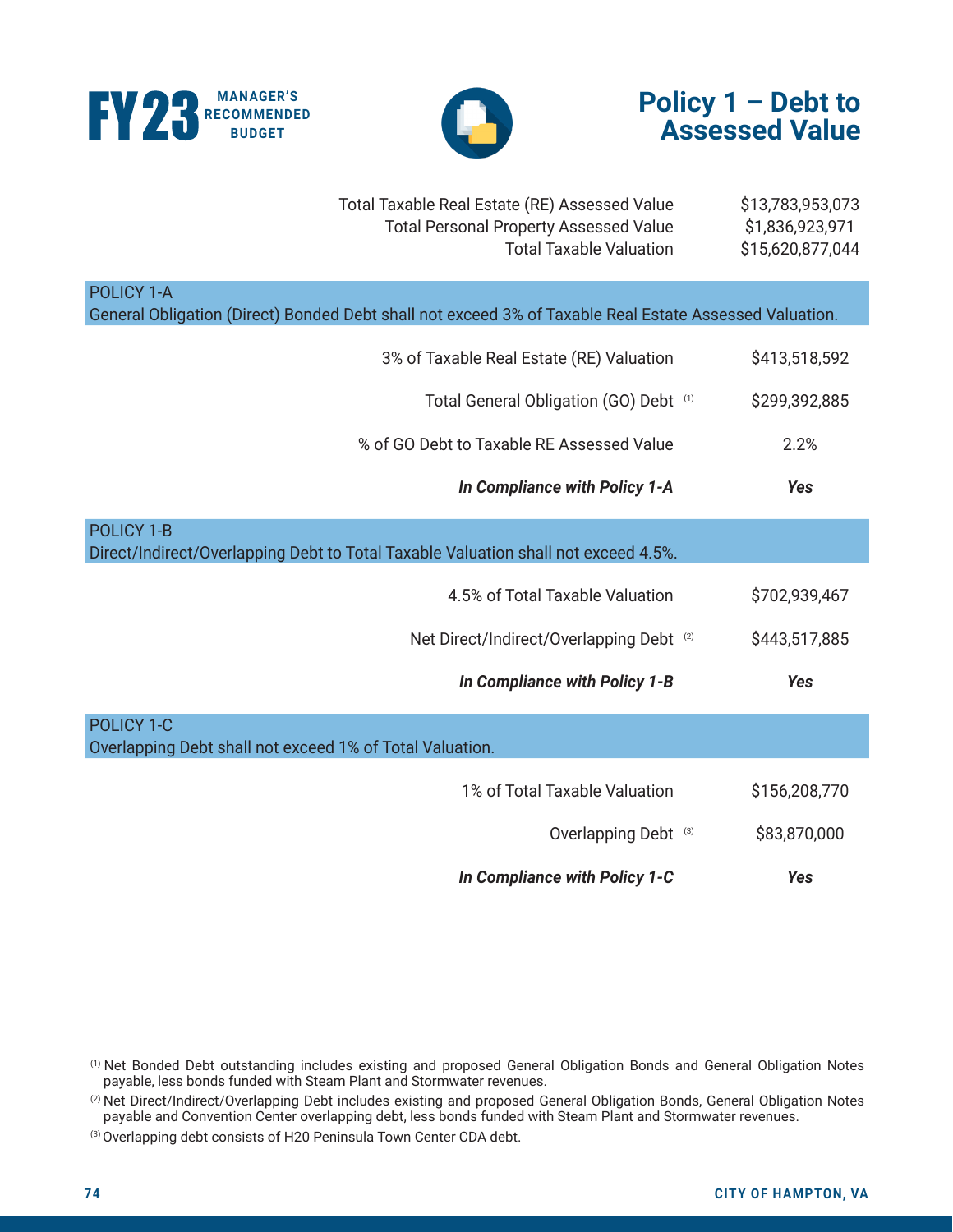





#### POLICY 2

Debt Service (Direct and Indirect) shall not exceed 10% of total expenditures of General Fund, plus expenditures of City's public school system.

| In Compliance with Policy 2             | Yes           |
|-----------------------------------------|---------------|
| Debt Service as % of Total Expenditures | 6.9%          |
| Annual Debt Service Cost (DSC)<br>(2)   | \$40,884,644  |
| 10% of Total Expenditures (1)           | \$59,241,218  |
| <b>Total Expenditures</b>               | \$581,958,724 |
|                                         |               |

(1) Total expenditures include School operating expenditures and Convention Center.

(2) Annual debt service cost includes debt service on all General Obligation Bonds and Convention Center.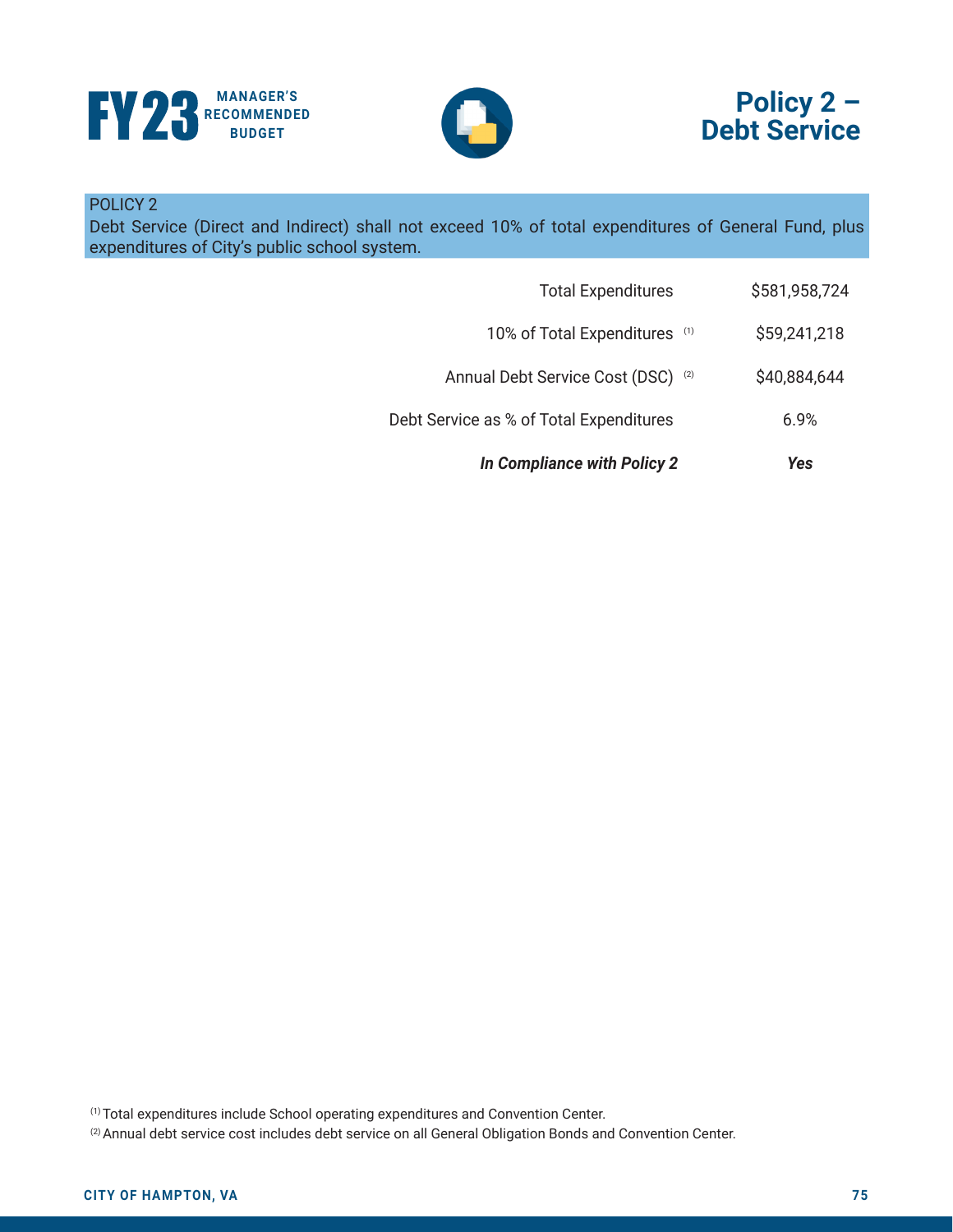





POLICY 3 Ten year payout ratio shall not be less than 60% for General Obligation Indebtedness.

| In Compliance with Policy 3                  | Yes                        |
|----------------------------------------------|----------------------------|
| 10 year payout ratio                         | 68.6%                      |
| Amount retired within 10 years               | \$205,315,680<br>Principal |
| <b>Total General Obligation Indebtedness</b> | \$299,392,885<br>Principal |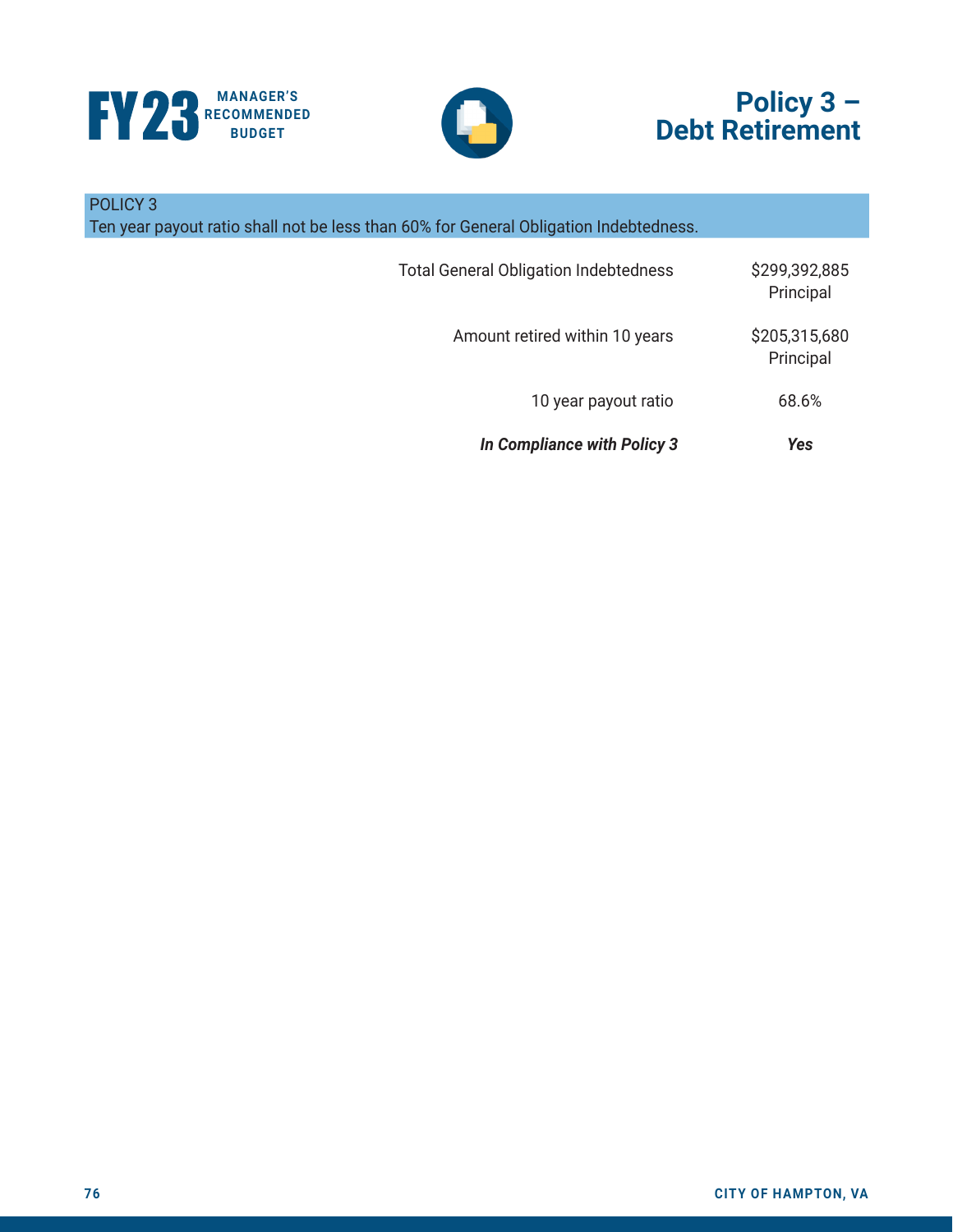





POLICY 1-A Minimum of 2% to 6% of General Fund revenues applied to capital projects each year. Total General Fund Revenues \$581,958,724 General Fund Revenues less Revenues for Schools \$399,327,643 2% of General Fund Revenues (less Schools) \$7,986,553 6% of General Fund Revenues (less Schools) \$23,959,659 General Fund Expenditures on Capital Projects \$17,446,784 *In Compliance with Policy 4-A Yes* POLICY 4-B Minimum of 10% to 15% of total Capital Improvement Plan (CIP) over a rolling five-year period to be funded from General Fund revenues. Total FY23-27 General Fund Revenues for CIP \$77,633,573 *In Compliance with Policy 4-B Yes*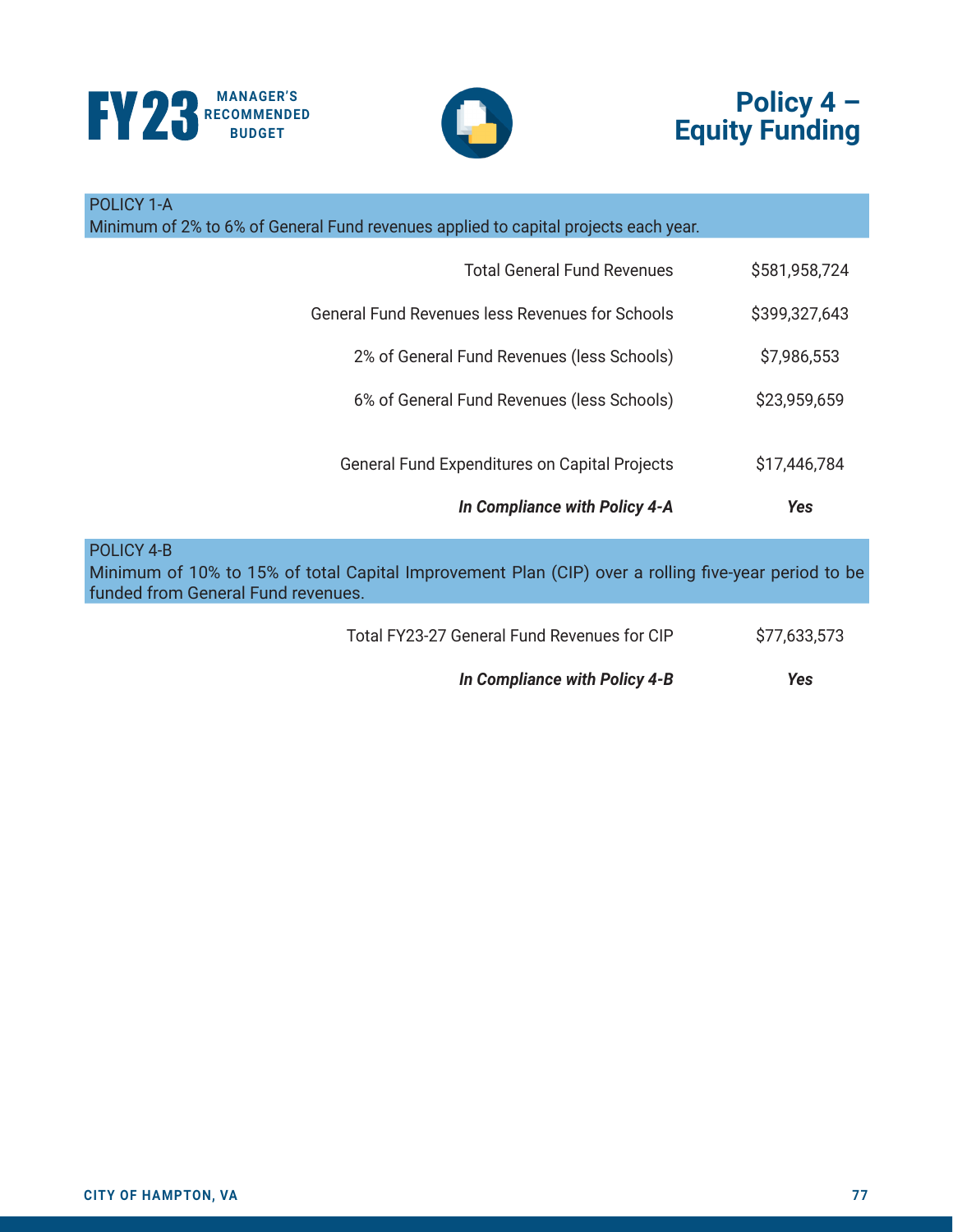



## **Policy 5 – Unassigned Fund Balance**

#### POLICY 5

Unassigned Fund Balance (UFB) shall be maintained at a level of not less than 10% of Total Revenues. To the extent that the Unassigned Fund Balance is drawn upon, replenishment of such amount drawn shall occur over three years.

| UFB as % of Total Revenues less Transfers | 12%           |
|-------------------------------------------|---------------|
| Unassigned Fund Balance (UFB)             | \$70,878,314  |
| 10% of Total Revenues less Transfers      | \$57,337,816  |
| <b>Total Revenues less Transfers</b>      | \$573,378,161 |
| <b>Total Revenues</b>                     | \$581,958,724 |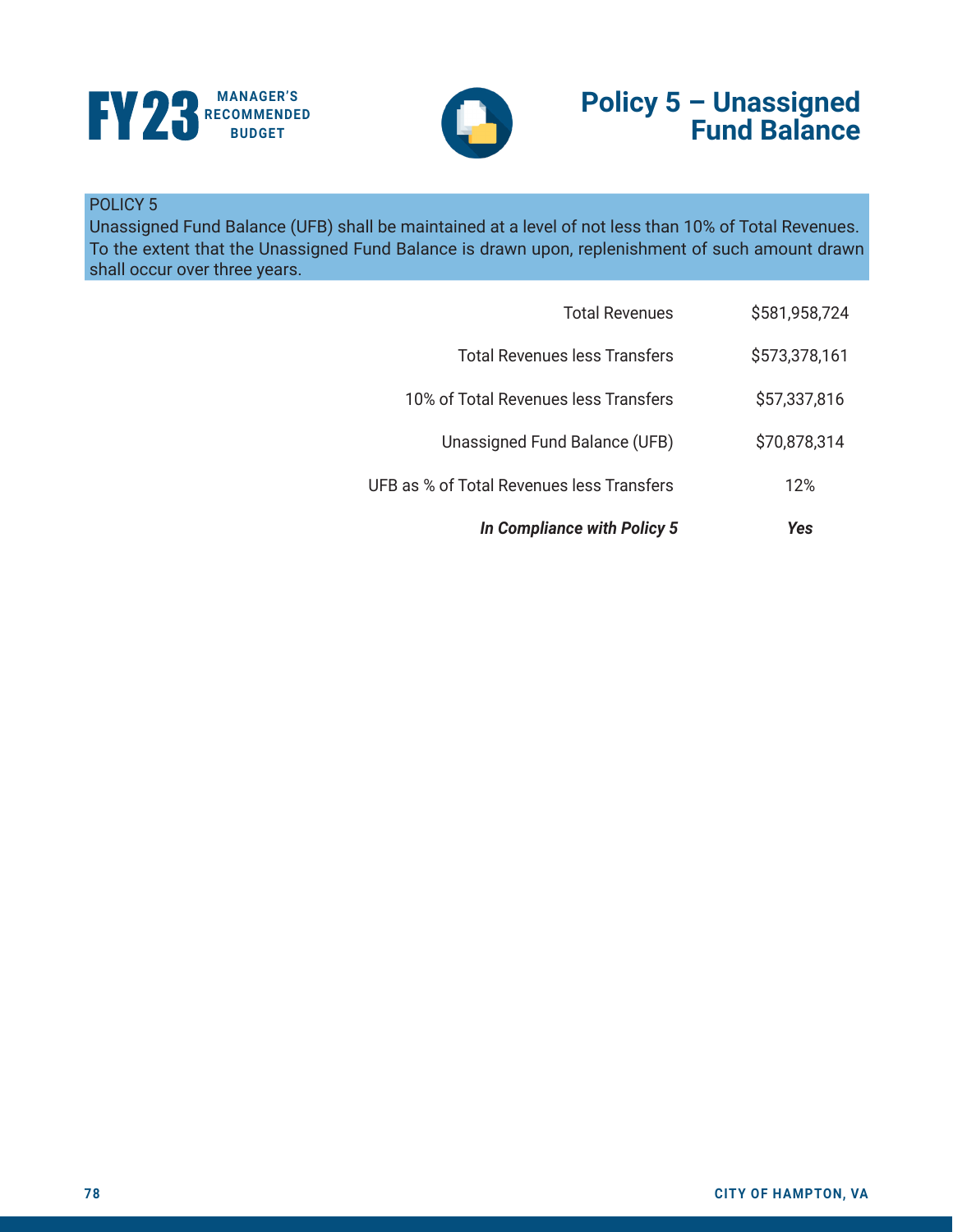



The City maintains a separate Debt Service Fund that tracks long-term debt obligated for General Fund activities. Debt activity for Enterprise, Internal Service, Special Revenue and Public Works Funds are maintained in those individual funds. The Debt Service Fund accounts for the accumulation of resources for and the payment of the City's general obligation debt. Primary resources of the Debt Service Fund are derived from transfers from the General Fund and the proceeds from refinancing bond issues.

The City borrows money by issuing bonds or notes. According to the City Code, bonds and notes in anticipation of bonds may be issued for purposes authorized by City Council. The City issues this debt in order to fund (pay for) projects within its Capital Improvement Plan (CIP) program. There are several reasons why the City may choose to borrow money: to fund current and future needs; share the cost of a project with those utilizing the facility (project) in the future and to avoid excessive cost burden on current taxpayers.

The City sometimes uses short-term obligations (e.g. Bond Anticipation Notes, capital leases and lines of credit) to bridge the time gap between initiation of a project/purchase and the anticipated bond issuance, when the nature of a purchase precludes the issuance of long-term debt or when it is fiscally responsible to do so. Prior to the issuance of any short or long-term obligations, the City considers the effect on its financial position, the ability to repay and the Commonwealth of Virginia's imposed legal debt limit.

Each fiscal year the capital budget, which represents the first year of the five year CIP, is adopted as a part of the overall City's Council Approved Budget. The CIP supports the acquisition, construction, renovation and infrastructure maintenance. Revenue sources include federal and state government, general obligation bond proceeds and contributions from the General Fund. The CIP provides a foundation to plan and structure debt in advance. The repayment period of the debt should not exceed the expected useful life of the project for which the debt is incurred. In doing so, specific sources are identified and dedicated to the retirement of debt. On April 11, 2007, the City Council adopted financial policies regarding the minimum amount of General Fund revenues that can be used to fund the CIP each year and over a rolling five-year period.

The bonds that are typically issued fund the City's capital projects and the Hampton City Schools' maintenance projects. Hampton City Schools' will continue to contribute \$2,000,000 to pay for part of the debt service attributed to the major renovation and maintenance projects.

The City's credit ratings are as follows: AA+ by Standard and Poor's, Aa1 by Moody's Investor Services and AA+ by Fitch Rating. A credit rating is a financial indicator to the public/investor as to the credit worthiness (quality) of a debt issue such as bonds. These agencies evaluate the City's credit risk based on the following areas: record of debt payments on time; consistent and strong revenue growth; diverse and balanced revenue streams; reasonable, controlled expenditures; level of liquid reserves (including Fund Balance) and strong financial planning. The highest credit ratings are Aaa (Moody) and AAA (Standard & Poor's and Fitch). Both agencies have intermediate ratings and default ratings of Ca, C (Moody) and D (Standard & Poor's and Fitch). The bonds with default ratings are more likely unable to repay the debt.